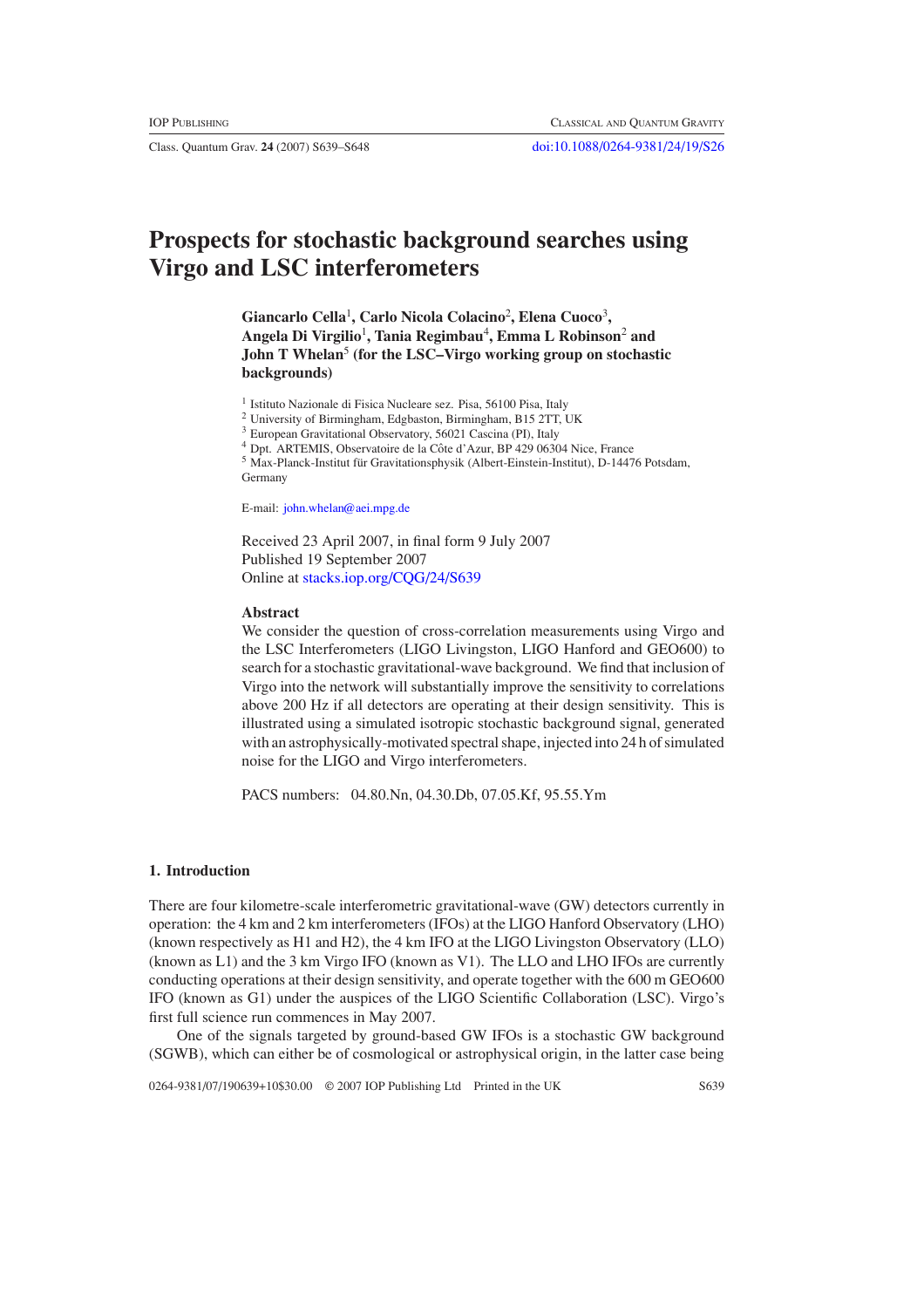<span id="page-1-0"></span>produced by a superposition of unresolved sources. The standard technique to search for an SGWB looks for correlations in the outputs of multiple detectors. We describe in this paper how the inclusion of correlation measurements involving Virgo could improve the sensitivity of the current LLO–LHO network.

### **2. All-sky sensitivity at design**

## *2.1. Observing geometry*

The effect of a SGWB is to generate correlations in the outputs of a pair of GW detectors, which can be described for an isotropic background in the Fourier domain by

$$
\langle \widetilde{h}_1^*(f)\widetilde{h}_2(f')\rangle = \frac{1}{2}\delta(f - f')\gamma_{12}(f)S_{\text{gw}}(f). \tag{1}
$$

The raw correlation depends on the (one-sided) power spectral density  $S_{gw}(f)$  the SGWB would generate in an IFO with perpendicular arms, as well as the observing geometry. The geometrical dependence manifests itself via the overlap reduction function (ORF) [\[1\]](#page-9-0), which can be written as [\[2\]](#page-9-0)

$$
\gamma_{12}(f) = d_{1ab}d_2^{cd} \frac{5}{4\pi} \int \int d^2\Omega_{\hat{n}} P^{\text{TT}\hat{n}ab} e^{i2\pi f \hat{n}\cdot(\vec{r}_2 - \vec{r}_1)/c}
$$
(2)

where each IFO's geometry is described by a response tensor constructed from unit vectors  $\hat{x}$ and  $\hat{v}$  down the two arms

$$
d^{ab} = \frac{1}{2}(\hat{x}^a \hat{x}^b - \hat{y}^a \hat{y}^b),\tag{3}
$$

 $\vec{r}_{1,2}$  is the respective interferometer's location and  $P^{TT\hat{n}ab}$  is a projector onto traceless symmetric tensors transverse to the unit vector  $\hat{n}$ . At zero frequency, the ORF is determined entirely by detector orientation. The LHO and LLO sites are aligned as nearly as possible given their separation on the globe, so that  $\gamma_{HL}(0) = -0.89$ . In contrast, the Virgo and GEO600 sites are poorly oriented with respect to one another, so  $\gamma_{\rm GV}(0) = -0.08$ . However, the frequency-dependence of the ORFs means that the situation is quite different at frequencies above 40 Hz, where the IFOs are sensitive. In particular, the amplitude of  $\gamma_{\text{GV}}(f)$  does not drop appreciably for *f* below about 350 Hz. For the other pairs, the behaviour is determined by the high-frequency limiting form of the ORF,

$$
\gamma_{12}(f) \longrightarrow 5d_{1ab} P^{TT\hat{s}_{12}ab} d_2^{cd} \operatorname{sinc}(2\pi f T_{12}) = \frac{\gamma_{12}^{\text{env}}}{f} \sin(2\pi f T_{12}) \tag{4}
$$

where  $T_{12}$  is the light travel time between the detector sites and  $\hat{s}_{12}$  is a unit vector pointing from one site to the other. While trans-Atlantic light travel times like  $T_{\text{HV}}$  and  $T_{\text{LV}}$  are greater than  $T_{\text{HL}}$ , leading to more oscillations in the ORF, the overall envelope  $\gamma_{12}^{\text{env}} = (5d_{1ab}P^{\text{TT}\hat{s}_{12}ab}d_2^{cd})/(2\pi T_{12})$  includes geometric projection factors, which more than make up for this discrepancy, as summarized in table [1.](#page-2-0) The result is that in the full overlap reduction function (figure [1\)](#page-2-0) the typical amplitudes  $|\gamma_{HV}(f)|$  and  $|\gamma_{LV}(f)|$  are larger than the typical  $|\gamma_{HL}(f)|$  for  $f \ge 200$  Hz.

## *2.2. Definition of sensitivity*

The strength of an isotropic stochastic background can be written in terms of the one-sided power spectral density  $S_{gw}(f)$  it would generate in an IFO with perpendicular arms.

The standard cross-correlation method seeks to measure the amplitude  $S_R$  =  $S_{gw}(f)/S(f)$  of a background whose  $S_{gw}(f)$  is assumed to have a specified shape  $S(f)$ .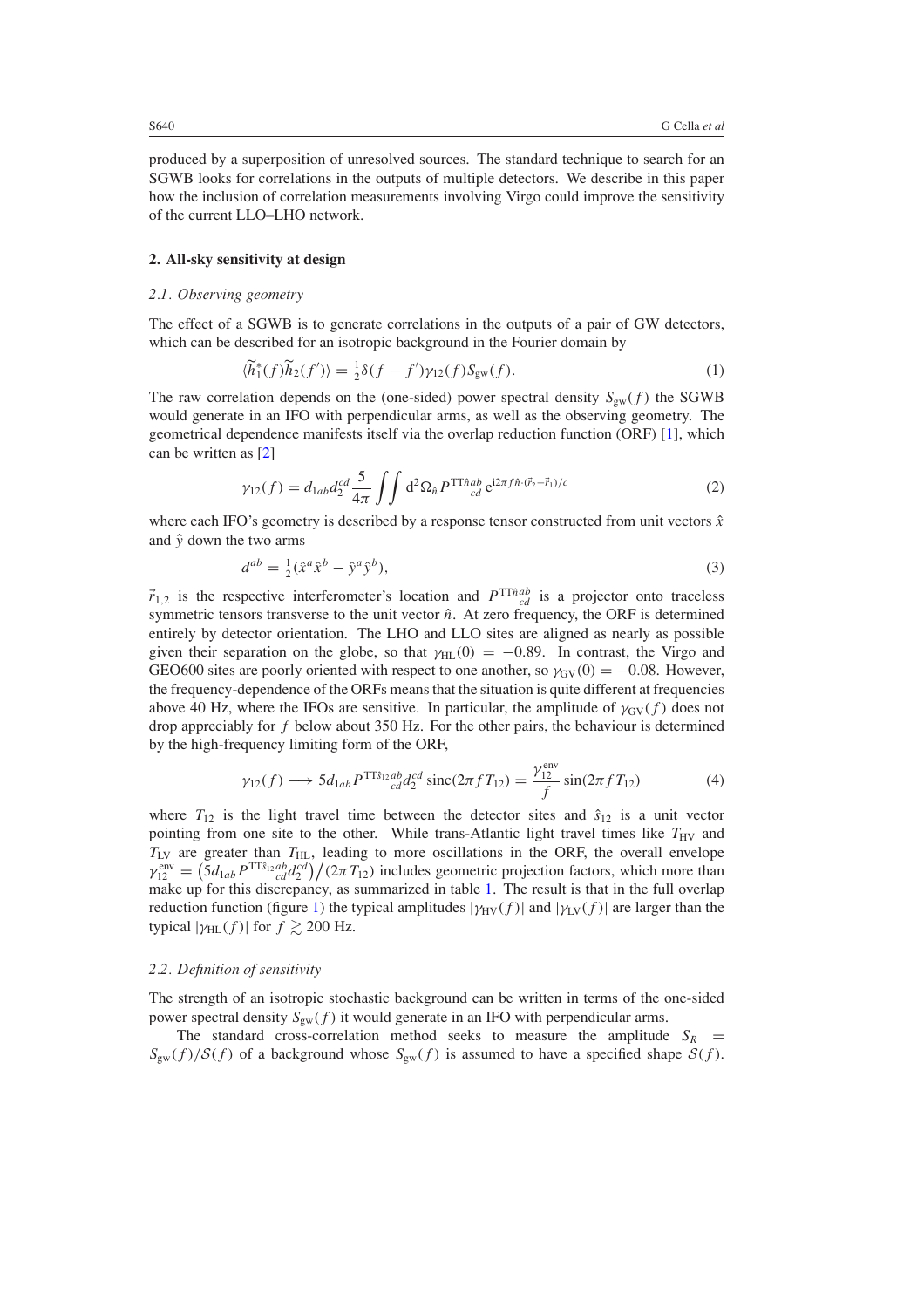<span id="page-2-0"></span>

**Figure 1.** The overlap reduction functions for pairs of detector sites. Note that the ORF for the two LIGO sites goes off the scale of this plot at 40 Hz, which is the 'seismic wall' below which LIGO data are too noisy to be of any use. The proximity and alignment of LLO and LHO makes HL the most favourable pair of detector sites for observations below 150 Hz or so. However, the proximity of the Virgo and GEO600 sites means the GV ORF is substantial out to higher frequencies, overcoming the low-frequency suppression due to their poor alignment. On the other hand, as shown in table 1 the HV and LV ORFs, while they oscillate rapidly with increasing frequency, do not decay as precipitously as the HL ORF, making them more favourable than HL (but less than GV) for  $f \ge 200$  Hz.

**Table 1.** Limiting behaviour of overlap reduction functions of detector pairs. H refers to either of the IFOs at the LHO site, L to LLO, V to Virgo and G to GEO600. At  $f = 0$ , the ORF is determined by the alignment of the detectors. The reduced inverse light travel time  $(2\pi T_{12})^{-1}$ gives a characteristic frequency for the onset of 'high-frequency' behaviour, which includes a sinc function of the ratio of f to that frequency. However, the limiting form in [\(4\)](#page-1-0) also includes a geometric projection factor, leading to an overall envelope  $\gamma_{12}^{\text{env}}$  which is shown in the third row. In particular, while the light-travel time  $T_{HL}$  is less than  $T_{HV}$  or  $T_{LV}$ , the projection factor more than makes up for this, which makes the mean amplitudes of  $\gamma_{HV}(f)$  and  $\gamma_{LV}(f)$  at high frequencies larger than that for  $\gamma_{\text{HL}}(f)$ .

|                                 | HL.     | HV. | LV 1                         | GH  | GL. | GV      |
|---------------------------------|---------|-----|------------------------------|-----|-----|---------|
| $y_{12}(0)$                     | $-0.89$ |     | $-0.02$ $-0.25$ 0.42 $-0.32$ |     |     | $-0.08$ |
| $(2\pi T_{12})^{-1}$ (Hz)       | 15.9    | 5.8 | 6.0                          | 6.3 | 6.3 | 49.8    |
| $\gamma_{12}^{\text{env}}$ (Hz) | $-1.7$  | 5.0 | $-5.9$                       | 3.0 | 4.3 | $-17.2$ |

Given coincident data between times  $t_1$  and  $t_2$  from detectors with one-sided noise power spectral densities (PSDs)  $P_{1,2}(f)$ , we can make an optimally-filtered cross-correlation statistic

$$
Y = \int_{t_1}^{t_2} \int_{t_1}^{t_2} s_1(t) Q(t - t') s_2(t) dt dt'
$$
\n(5)

with the optimal filter defined by its Fourier transform

$$
\widetilde{Q}(f) = \mathcal{N} \frac{\gamma_{12}(f)S(f)}{P_1(f)P_2(f)}
$$
\n<sup>(6)</sup>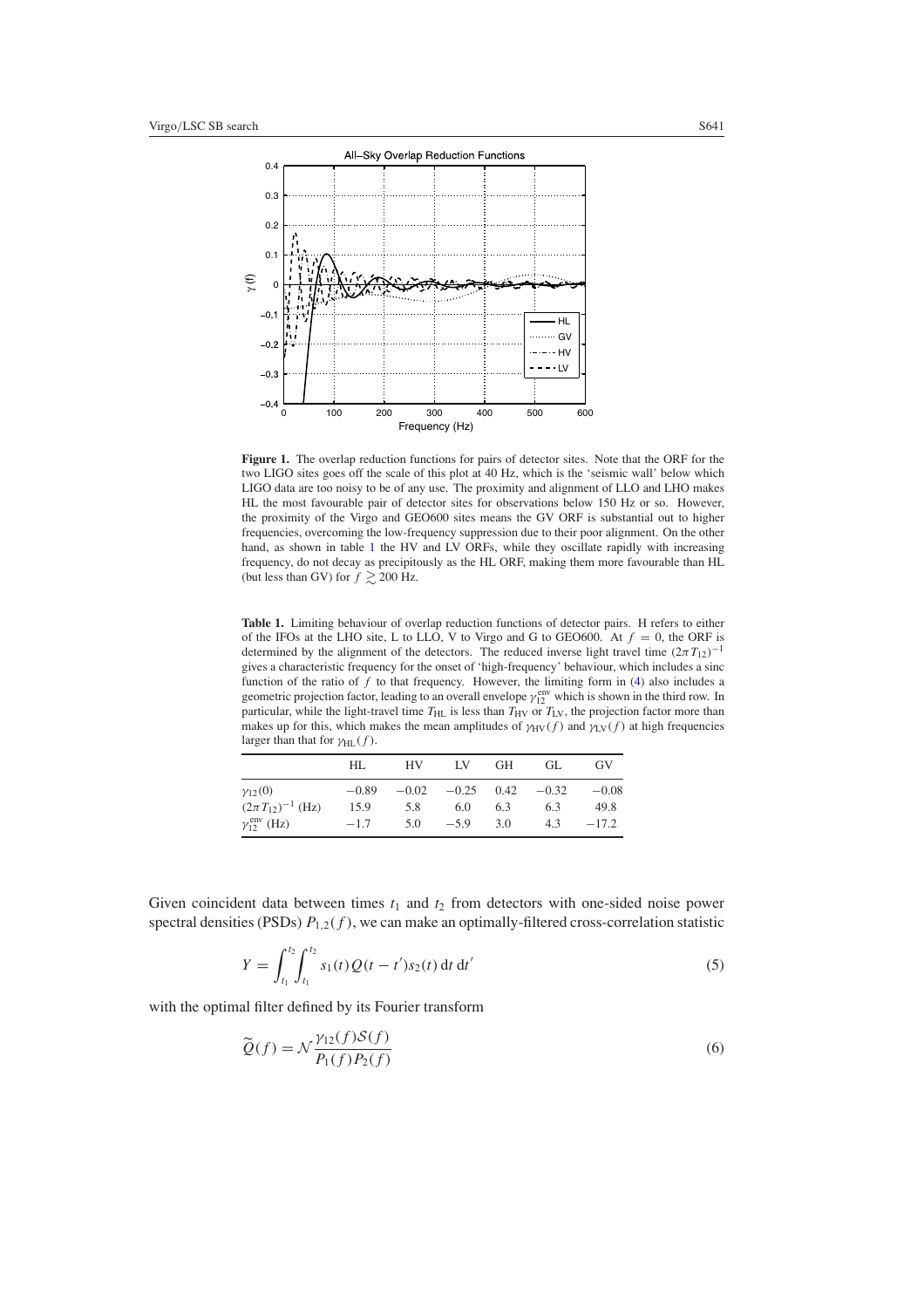

**Figure 2.** Sensitivity integrands  $I(f)$  for pairs of detector sites, where pairs like HL include, e.g., the combined sensitivity of H1–L1 and H2–L1. To get an overall sensitivity, these need to be multiplied by the square of the shape of the SGWB spectrum  $S_{gw}(f)$ . The HL pair is the most sensitive for flat and low-frequency spectra, but as shown in the closeup at the right, above 200 Hz, pairs involving Virgo are more sensitive when all detectors are operating at their design sensitivities. The GH and GL pairs are not shown, since the GEO600 noise spectrum [\[5](#page-9-0)] means that only the GV pair contributes significantly to the overall sensitivity at these frequencies.

and N chosen so that  $\langle Y \rangle = S_R$ . If the geometric mean of the noise PSDs is large compared to  $S_{gw}(f)$ , the expected variance of the statistic will be

$$
\sigma^2 = \frac{1}{2T} \left( \int_0^\infty \frac{\left[ \gamma_{12}(f) S(f) \right]^2}{P_1(f) P_2(f)} \right)^{-1} \tag{7}
$$

where  $T = t_2 - t_1$  is the duration of the data analysed. The squared signal-to-noise ratio of the standard cross-correlation statistic will thus be

$$
SNR^{2} := \frac{\langle Y \rangle^{2}}{\sigma^{2}} = 2TS_{R}^{2} \int_{0}^{\infty} [\mathcal{S}(f)]^{2} \mathcal{I}_{12}(f) df,
$$
\n(8)

where we have defined a 'sensitivity integrand' which illustrates the contribution to the sensitivity of different frequencies:

$$
\mathcal{I}_{12}(f) = \frac{[\gamma_{12}(f)]^2}{P_1(f)P_2(f)}.
$$
\n(9)

We plot  $\mathcal{I}(f)$  for several pairs of detectors in figure 2, using the design sensitivities in [\[3–5\]](#page-9-0). As shown in [\[6\]](#page-9-0), the optimal method for combining correlation measurements from different detector pairs is the same as that for combining measurements from different times: average the point estimates *Y* with a relative weighting of  $\sigma^{-2}$ , and the resulting variance will be the inverse of the sum of the  $\sigma^{-2}$  values. This produces a sensitivity integrand which is the sum of the integrands for individual pairs:

$$
\mathcal{I}(f) = \sum_{\text{pair}} \mathcal{I}_{\text{pair}}(f). \tag{10}
$$

An immediate application of this is to define sensitivity integrands that combine pairs involving H1 and H2, e.g.,  $\mathcal{I}_{HL} = \mathcal{I}_{HLL1} + \mathcal{I}_{H2, L1}$ . This is the same as using the spectrum of an optimally combined H pseudo-detector as described in [\[7](#page-9-0)].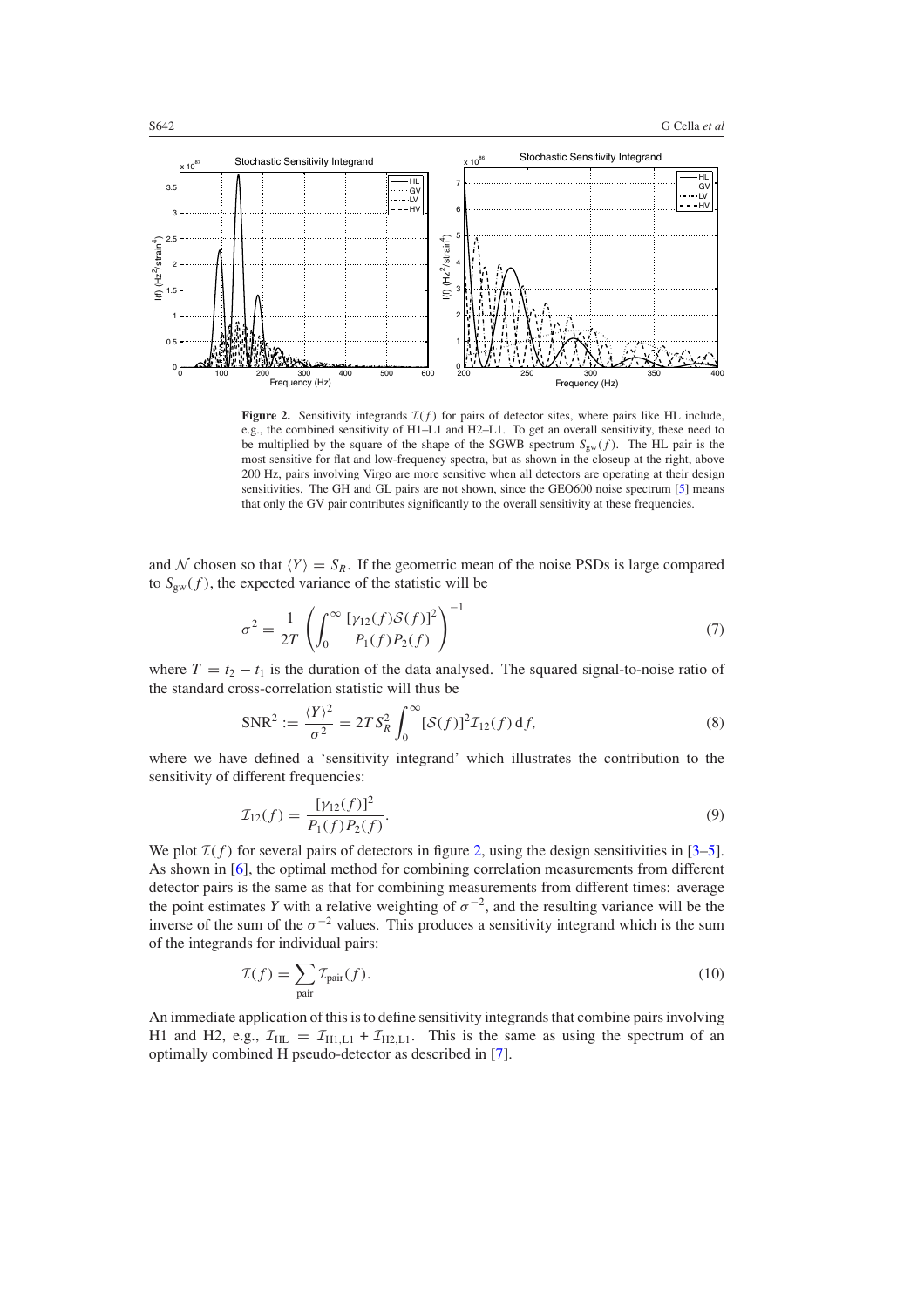<span id="page-4-0"></span>

Figure 3. Combined sensitivity integrands for networks of detectors. In each case a network including 'H' includes correlations between both H1 and H2 and the detectors at other sites. As the closeup on the right shows, addition of the LV, HV and GV pairs to the HL network increases sensitivity to backgrounds with significant power above 200 Hz.

**Table 2.** Smallest detectable band-limited background using each of the detector networks defined in figure 3. In each case, this is the strain power spectrum, in units of 10−<sup>48</sup> Hz<sup>−</sup>1, that could be detected with 5% false alarm and 5% false dismissal rates, using 1 year of coincident data at design sensitivity.

| Band (Hz) | $H-L$ | H–L-G | $H-I-V$ | H-L-V-G |
|-----------|-------|-------|---------|---------|
| 200–300   | 5.79  | 5.43  | 3.44    | 3.04    |
| 300-400   | 18.57 | 15.37 | 7.92    | 5.88    |

Figure 3 shows the combined sensitivity for four networks of detectors operating at design sensitivity: the existing H–L network, an H–L–G network in which GEO600 is also operating at design sensitivity, and H–L–V and H–L–V–G networks which also include a design-sensitivity Virgo. The H1–H2 pair is not included in these networks, because the presence of correlated environmental noise necessitates special treatment of this pair [\[8\]](#page-9-0).

Since the power in the faintest detectable 'white' stochastic background is proportional to the square root of the area under the sensitivity integrand, we see that the addition of Virgo to the LHO–LLO network would be most useful in improving sensitivity to a narrowband background peaked above 200 Hz, or to one whose spectrum rises with increasing frequency. As an illustration, table 2 shows for several detector networks the faintest detectable background with constant  $S_{gw}(f)$  in a 100 Hz band, assuming one year of observation time and an SNR threshold of 3.29, associated with 5% false alarm and false dismissal rates.

## **3. Simulations**

To test cross-correlation analyses of LIGO and Virgo data, we injected a simulated SGWB signal into simulated LIGO and Virgo noise. The simulated noise data were the 24 h of H1, H2, L1 and V1 data, all at nominal design sensitivity, initially generated for simulated searches for GW bursts and inspiralling compact object binaries [\[9,](#page-9-0) [10\]](#page-9-0), known as 'project 1b'. We chose a spectral shape designed to highlight the performance of the LV and HV pairs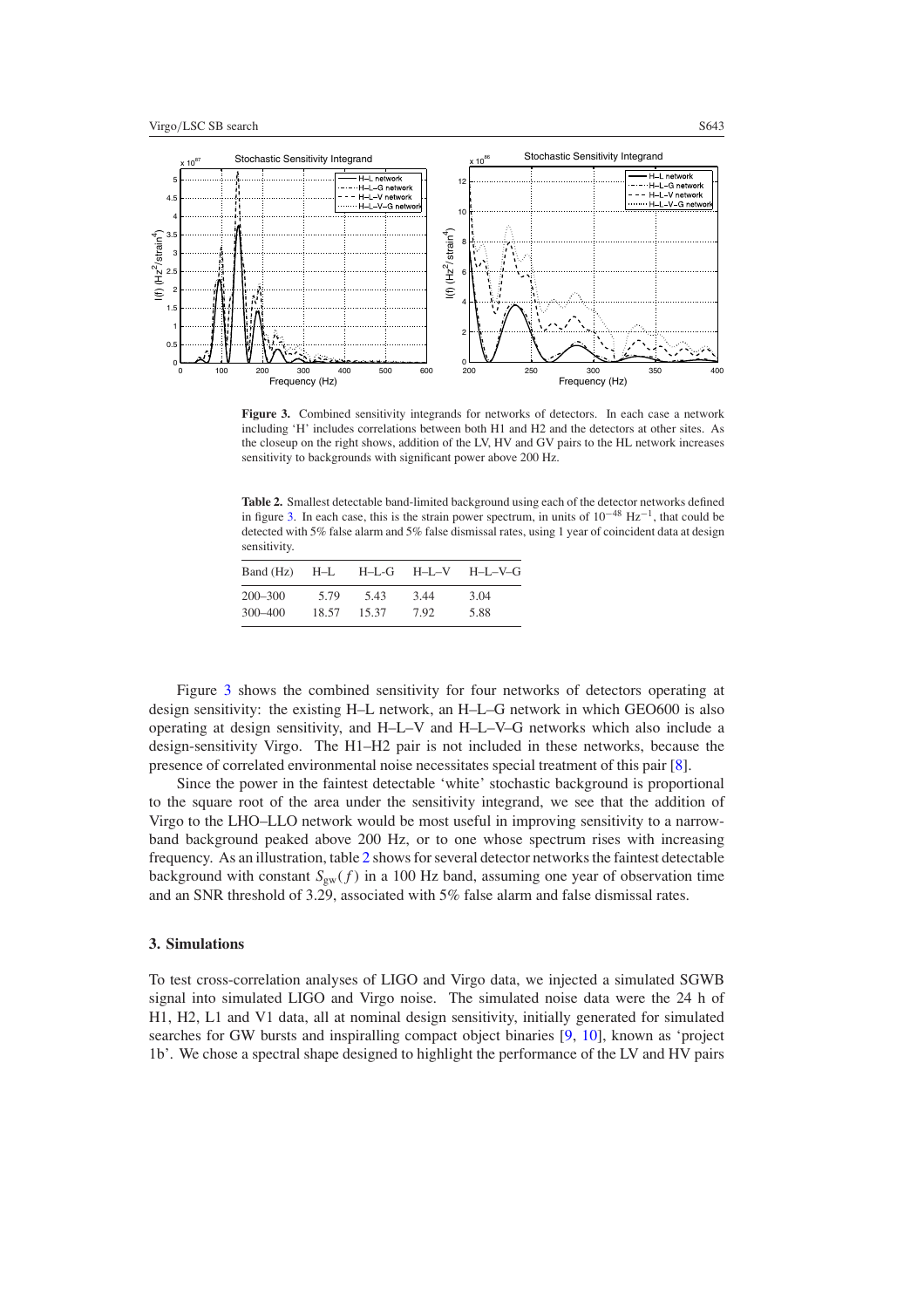<span id="page-5-0"></span>

**Figure 4.** The magnetar spectrum used to generate simulated signals, and the associated integrand for squared signal-to-noise ratio. Note that since  $S_{gw}(f)$  increases approximately linearly with a frequency up to about 400 Hz, this spectrum, while broad-band, tends to favour the higher frequencies where LIGO–Virgo detector pairs are more sensitive. Beyond 400 Hz, the spectrum is no longer linear, but we show the SNR that would result from attempting to detect it with a  $S(f) \propto f$  filter; the corrections are negligible below about 500 Hz, and still small throughout the frequency range displayed. Note that integrating the area under the H–L–V curve on the right still gives an SNR below 10−<sup>6</sup> from 24 h of data, so we scale up the injected strain signal by a factor of several thousand in the simulations described in section [4.](#page-7-0)

at  $f \ge 200$  Hz, but which corresponds to a model of an astrophysical SGWB. The spectrum we used is associated with the superposition of the tri-axial emission from the extra-galactic population of spinning magnetars with type I superconducting interior, as described in the model B of [\[11\]](#page-9-0), but updated using the star formation history of [\[12\]](#page-9-0).

In figure 4 we show the spectrum and the associated sensitivity integrand in the corresponding detectors. Since this spectrum rises with increasing frequency up to about 400 Hz, it is useful for illustrating the utility of a network involving Virgo to search for a broad-band astrophysical source. Since the model signal would be too weak to detect with first-generation interferometers, we scale up the signal strength, injecting a signal with the same spectral shape, but a much larger amplitude, in our simulations.

#### *3.1. Simulation algorithm*

The problem of simulation of the signal in a pair of detectors due to an isotropic and Gaussian SGWB has been considered previously in e.g., [\[6,](#page-9-0) [13](#page-9-0), [14\]](#page-9-0). For this work we generalize that to a network of  $N$  GW detectors<sup>6</sup>. We need to satisfy [\(1\)](#page-1-0) for each pair of detectors; treating  ${h_A(f)}$  as the elements of a column vector  $\mathbf{h}(f)$  and  ${\gamma_{AB}(f)}$  as the elements of a real, symmetric matrix<sup>7</sup>  $\gamma(f)$ , we can write this as a matrix equation

$$
\langle \widetilde{\mathbf{h}}(f)\widetilde{\mathbf{h}}(f')^{\dagger} \rangle = \frac{1}{2} S_{\text{gw}}(f)\gamma(f)\delta(f - f'). \tag{11}
$$

If we can define a matrix  $\beta(f)$  which factors  $\gamma(f)$ :

$$
\gamma(f) = \beta(f)\beta(f)^{\dagger},\tag{12}
$$

<sup>&</sup>lt;sup>6</sup> In our case, to simulate signals in H1, H2, L1 and V1,  $N = 3$ , because H1 and H2 have the same response tensor and therefore the same simulated GW signal can be used for both of them.

<sup>7</sup> For non-isotropic backgrounds, the ORF is complex rather than real, and more care must be taken with the definition of the Hermitian matrix *γ(f )*.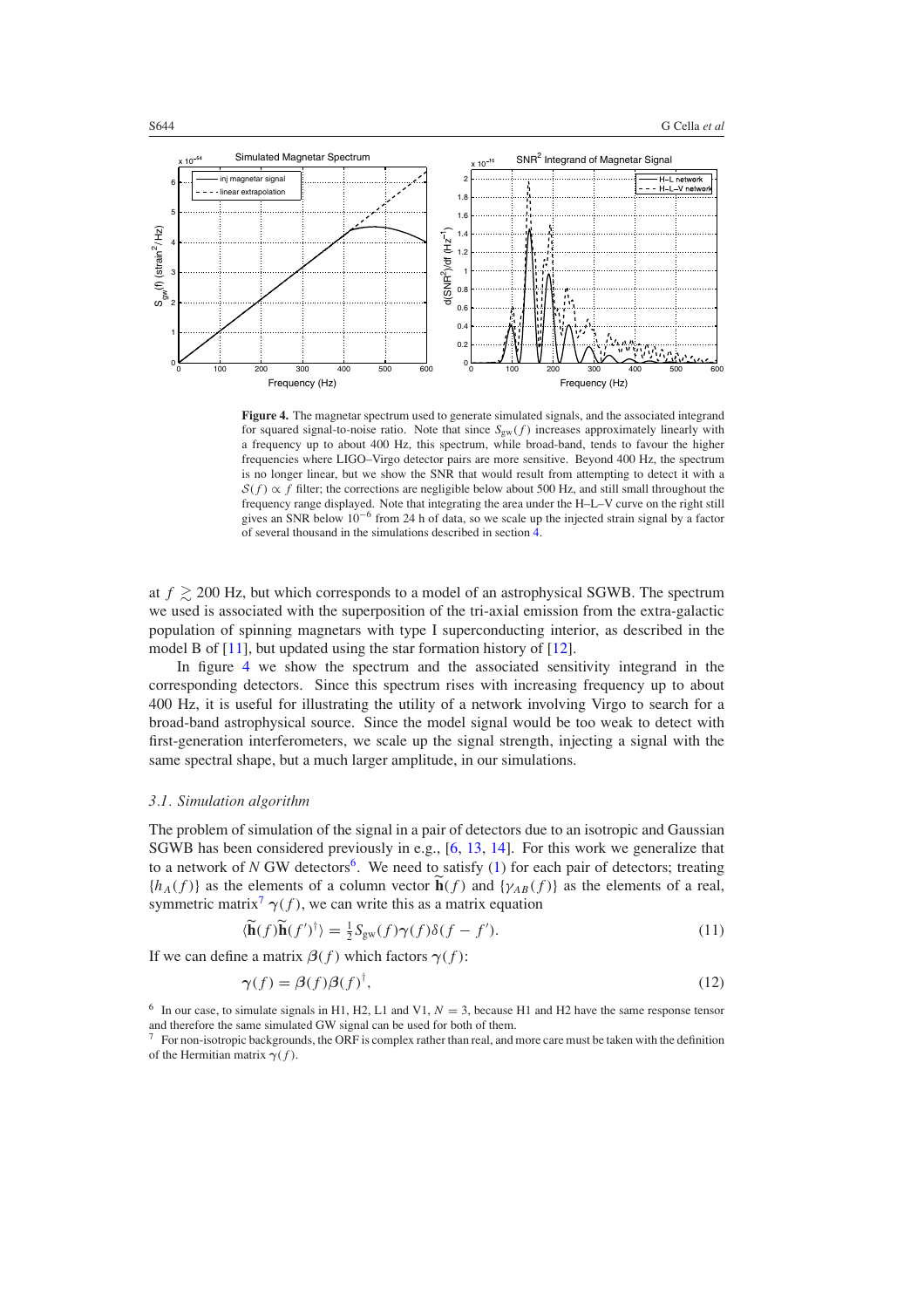then we can generate *N*-independent white noise data streams  $\{\widetilde{\eta}_A(f)\}$  which satisfy

$$
\langle \widetilde{\eta}(f)\widetilde{\eta}(f')^{\dagger} \rangle = \mathbf{1}\delta(f - f')
$$
 (13)

and then convert them into the desired coloured correlated data streams via

$$
\widetilde{\mathbf{h}}(f) = \sqrt{\frac{S_{\text{gw}}(f)}{2}} \beta(f)\widetilde{\eta}(f). \tag{14}
$$

For a given  $\gamma(f)$ , there are different choices of  $\tilde{\eta}(f)$  which achieve the factorization [\(12\)](#page-5-0).

Since [\(11\)](#page-5-0) is a covariance matrix, it is positive semi-definite, from which it follows (since  $S_{\text{sw}}(f) > 0$ ) that  $\gamma(f)$  is positive semidefinite as well.  $\gamma(f)$  could have one or more zero eigenvalues in the presence of linear dependence between detector outputs. A practical example of this is two detectors sharing the same geometry and location, such as H1 and H2, are included in the network<sup>8</sup>. We avoid this problem by generating a simulated signal for H1 and injecting it into both H1 and H2.

In the generic case where  $\gamma(f)$  is positive definite, we can make the straightforward choice of the Cholesky decomposition [\[15](#page-9-0)], in which  $\beta(f)$  is a lower diagonal matrix. In the case  $N = 2$ , this reduces to the form used in e.g., [\[6\]](#page-9-0). For  $N = 3$ , if the diagonal elements of  $\gamma(f)$  are unity<sup>9</sup>, the explicit form is

$$
\beta(f) = \begin{pmatrix} 1 & 0 & 0 \\ \gamma_{12} & \sqrt{1 - \gamma_{12}^2} & 0 \\ \gamma_{13} & \frac{\gamma_{23} - \gamma_{12}\gamma_{13}}{\sqrt{1 - \gamma_{12}^2}} & \sqrt{\frac{1 + 2\gamma_{12}\gamma_{13}\gamma_{23} - \gamma_{12}^2 - \gamma_{13}^2 - \gamma_{23}^2}{1 - \gamma_{12}^2}} \end{pmatrix} .
$$
 (15)

However in practice we can simply use a fast iterative algorithm for the Cholesky decomposition.

Other factorization strategies which treat the different detectors more symmetrically (e.g., defining  $\beta(f) = \Lambda(f)^{1/2}U(f)$  where  $\Lambda(f)$  is the diagonal matrix of eigenvalues of  $\gamma(f)$  and  $U(f)$  is the matrix constructed from the corresponding eigenvectors) may be more demanding in terms of computational power, but more numerically stable when correlations between the detectors are large and off-diagonal elements of  $\gamma(f)$  are comparable to unity. In particular, this strategy can deal directly with the case when  $\gamma(f)$  has one or more zero eigenvalues.

## *3.2. Filtering strategy*

The continuous frequency-domain idealization (14) needs to be applied with care to finite stretches of real detector data. In the time domain, the multiplication (14) amounts to a convolution

$$
\mathbf{h}(t) = \int_{-\infty}^{\infty} \mathbf{K}(t - t') \boldsymbol{\eta}(t') dt'
$$
 (16)

with a kernel which is the inverse Fourier transform of

$$
\widetilde{\mathbf{K}}(f) = \sqrt{\frac{S_{\text{gw}}(f)}{2}} \beta(f). \tag{17}
$$

If the time-domain kernel  $\mathbf{K}(\tau)$  is negligible outside the interval  $-\tau$ <sub>−</sub>  $\tau$   $\tau$ <sub>+</sub>, we can use the standard overlap-and-add strategy to generate a continuous stream of time-series data, as illustrated in figure [5.](#page-7-0)

<sup>8</sup> Less trivial examples can be constructed, for example three detectors in the same location and in the same plane. <sup>9</sup> This is the case for interferometers with perpendicular arms, but *not* for GEO600 or for resonant bar detectors; see [\[2\]](#page-9-0).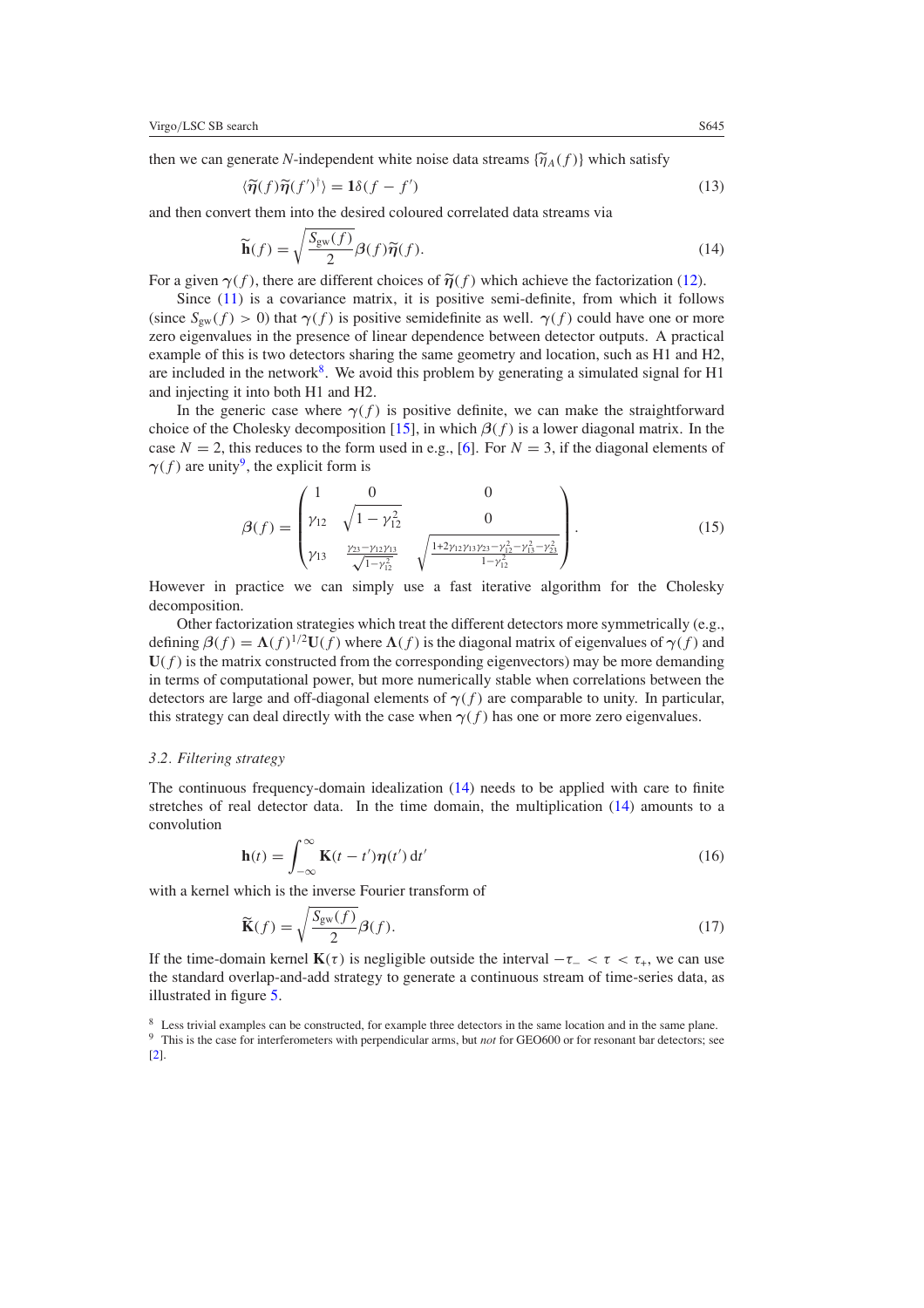<span id="page-7-0"></span>

**Figure 5.** The overlap-and-add algorithm.

- (i) Generate a sequence of 'buffers' of white noise data for each of the *N* detectors, each of length *T*.
- (ii) Convolve each buffer with the kernel  $\mathbf{K}(\tau)$  to obtain a time series of length  $\tau_+ + T_+ \tau_+$ , with an associated start time  $\tau_-\$  before the start and end time  $\tau_+\$  after the end of the original buffer. (This is most naturally done in the frequency domain, zero-padding the white noise by  $\tau_-\$  at the beginning and  $\tau_+\$  at the end, then Fourier transforming and multiplying by  $\mathbf{K}(f)$  before inverse-Fourier-transforming.)
- (iii) Add together the processed data buffers, overlapping by  $\tau_{+}$  on one end and  $\tau_{-}$  on the next, producing correlated coloured time-series data of duration *T* times the number of buffers, plus transients of  $\tau_-\$  at the beginning and  $\tau_+\$  at the end, which are discarded.

This strategy was implemented in code based on Virgo's 'noise analysis package' *(nap)* [\[16](#page-9-0)].

## **4. Analysis of simulated data**

The continuous signals described in section [3](#page-4-0) were injected into the 'project 1b' simulated noise and the resulting time series analysed using the *matapps* stochastic analysis code developed by the LSC [\[17\]](#page-9-0). In particular, the cross-correlation [\(5\)](#page-2-0) was performed in the frequency domain without any need to resample the time-series data, using a variation of the method described in [\[18\]](#page-9-0) and applied in [\[14](#page-9-0)]. Several simulation runs were performed in which the same set of simulated signals were injected into the four data streams, scaled up by a different factor for each run. The results of two of those simulations are shown here. In figure [6](#page-8-0) we plot the individual point estimates and error bars in each of the five detector pairs (every combination except for H1–H2). The amplitude measure  $S_R$  quoted is the one-sided strain PSD at 200 Hz. The optimal filter used assumed the shape  $S(f) \propto f$ , although the injected signals only had that form below about 400 Hz. The analysis was done over a frequency band 50–500 Hz to avoid difficulties arising from this mismatch, as illustrated in figure [4.](#page-5-0)

The optimal combination of these results is shown in table [3,](#page-8-0) both for the full network and for the network consisting only of the two LHO–LLO pairs. Our error bars are reduced by 15% via the inclusion of the LIGO–Virgo pairs. Note that although this source has more power at the intermediate frequencies favoured by the LIGO–Virgo pairs, it is still broad-band. A narrow-banded source with most of its power above 200 Hz would favour LIGO–Virgo pairs to an even greater extent.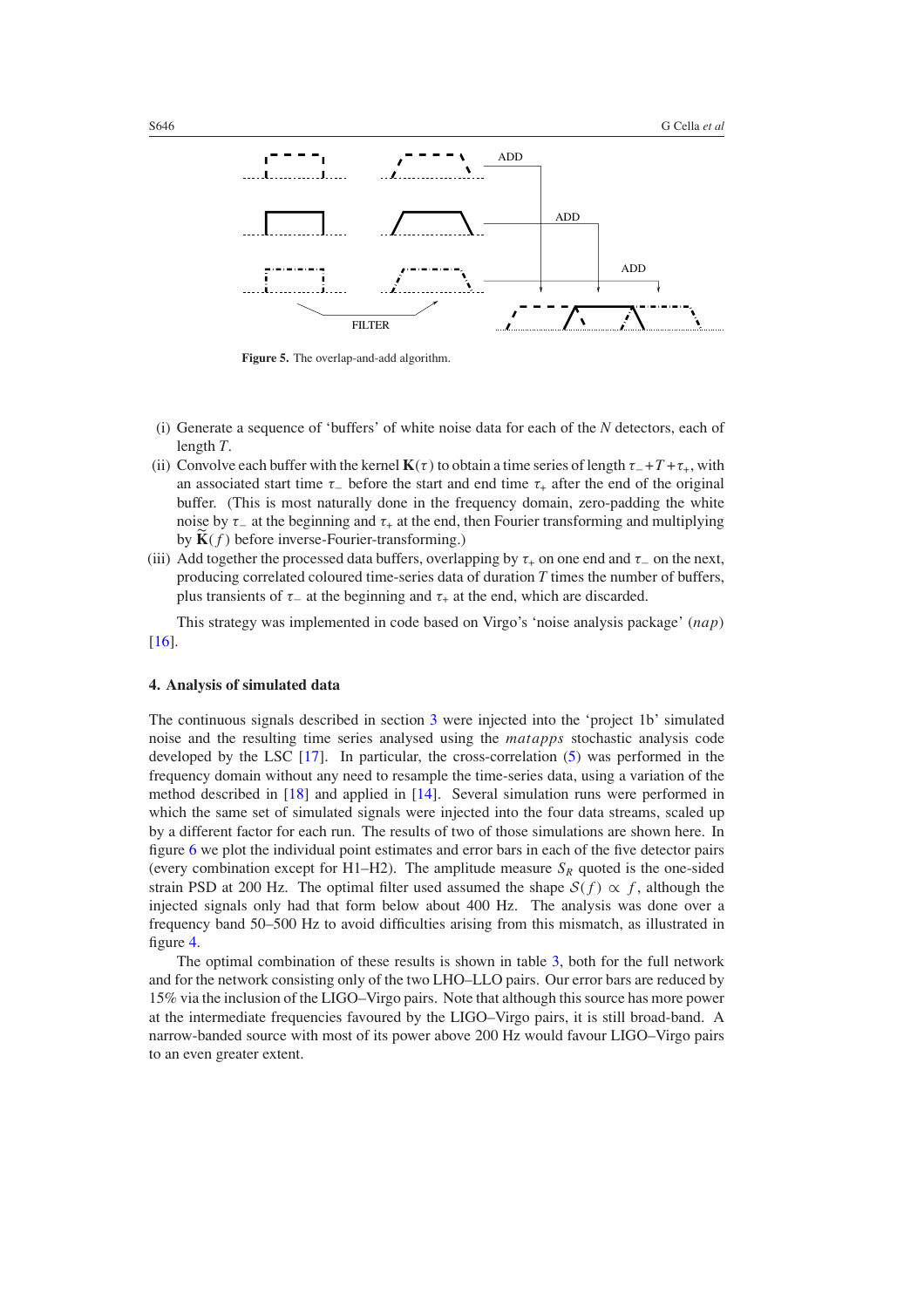<span id="page-8-0"></span>

**Figure 6.** The individual point estimates and one-sigma error bars with signals injected at two different levels. The strength of the injection is shown on the vertical axis, as a strain power at 200 Hz, while the estimate of this quantity from each detector pair is on the horizontal axis. The error bars are drawn vertically for ease of reading, and because they are frequentist error bars as quoted. Note that the signals are seen at comparable strength in all five pairs of detectors.

**Table 3.** The values of *S*gw*(*200 Hz*)* calculated from the simulated project 1b data, with associated one-sigma error bars, for the H–L network consisting of the H1–L1 and H2–L1 pairs, and for the H–L–V network consisting of those plus the H1-V1, H2–V1 and L1–V1 pairs. We see that including Virgo in the network reduces our error bars for this broad-band astrophysical spectrum by 15%.

| $S_{\rm gw}(200 \text{ Hz})$ $(10^{-48} \text{ Hz}^{-1})$ |                  |                  |  |  |  |
|-----------------------------------------------------------|------------------|------------------|--|--|--|
| Injected                                                  | H-L Result       | H-L-V Result     |  |  |  |
| 1.35                                                      | $0.39 \pm 0.98$  | $0.43 \pm 0.82$  |  |  |  |
| 2.70                                                      | $1.69 \pm 0.99$  | $2.31 + 0.67$    |  |  |  |
| 6.74                                                      | $5.63 + 1.02$    | $6.29 \pm 0.69$  |  |  |  |
| 13.49                                                     | $12.22 \pm 1.06$ | $12.35 \pm 0.88$ |  |  |  |

# **5. Conclusions and outlook**

We have demonstrated how the inclusion of LIGO–Virgo and possibly GEO600–Virgo detector pairs can enhance the sensitivity of the global GW detector network to an isotropic background of gravitational waves, particularly at frequencies above 200 Hz. As a practical illustration, we have adapted and applied pipelines for generating correlated simulated signals in the LSC and Virgo detectors, and for analysing coincident data via the standard cross-correlation technique. The specific astrophysical model we used (which was chosen because its frequency spectrum